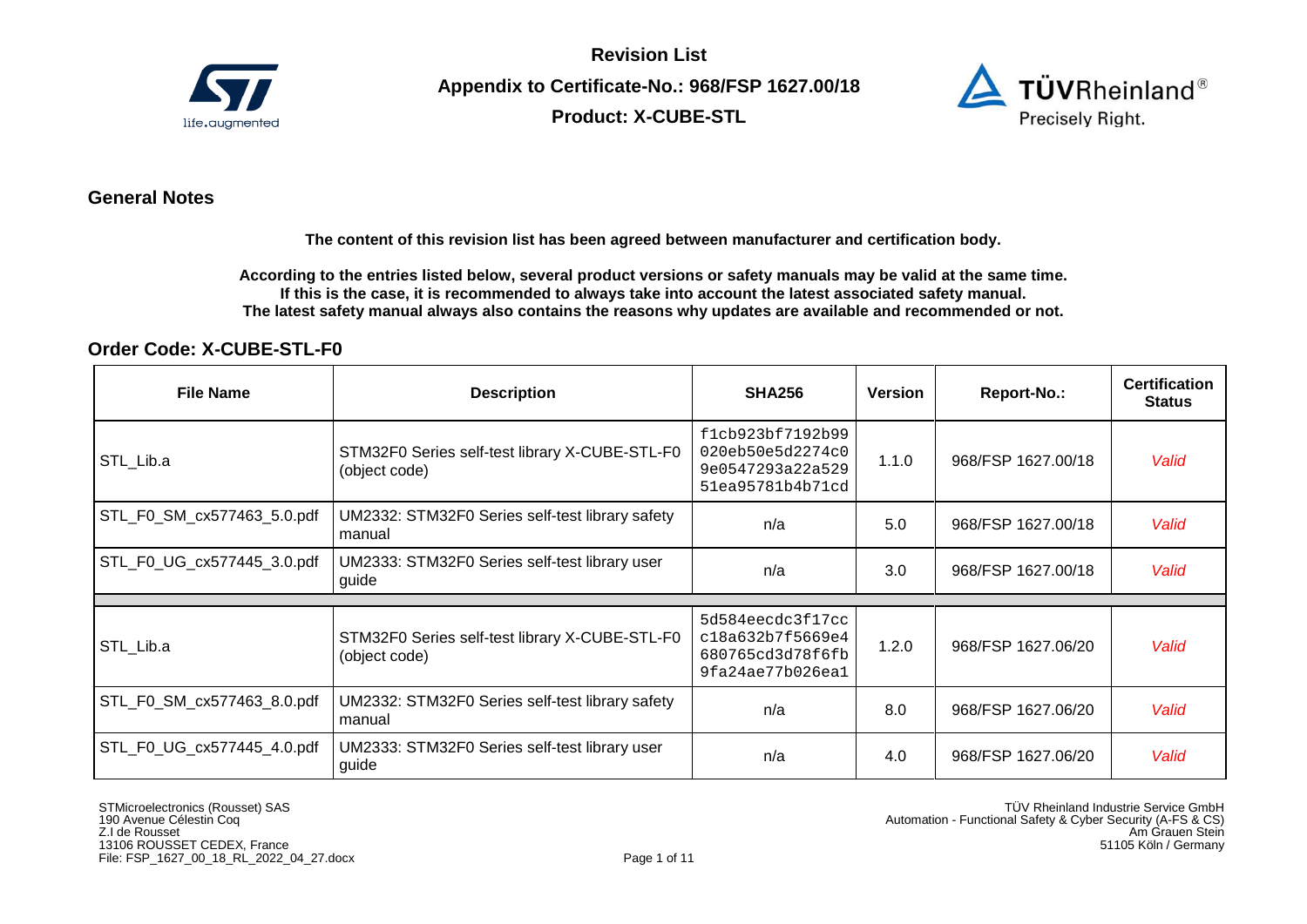

**Product: X-CUBE-STL** 



## **Order Code: X-CUBE-STL-F1**

| <b>File Name</b>           | <b>Description</b>                                              | <b>SHA256</b>                                                                | <b>Version</b> | Report-No.:        | <b>Certification</b><br><b>Status</b> |
|----------------------------|-----------------------------------------------------------------|------------------------------------------------------------------------------|----------------|--------------------|---------------------------------------|
| STL Lib.a                  | STM32F1 Series self-test library X-CUBE-STL-F1<br>(object code) | 8572ab85c85b7d2e<br>04918dd88a37c740<br>be669cd04c563631<br>324084fa5fb2fc47 | 1.0.0          | 968/FSP 1627.05/20 | Valid                                 |
| STL_F1_SM_cx656094_2.0.pdf | UM2625: STM32F1 Series self-test library safety<br>manual       | n/a                                                                          | 2.0            | 968/FSP 1627.05/20 | Valid                                 |
| STL_F1_UG_cx656167_1.0.pdf | UM2630: STM32F1 Series self-test library user<br>guide          | n/a                                                                          | 1.0            | 968/FSP 1627.05/20 | Valid                                 |

#### **Order Code: X-CUBE-STL-F3**

| <b>File Name</b>           | <b>Description</b>                                                                                     | <b>SHA256</b>                                                                | Version | Report-No.:        | <b>Certification</b><br>Status |
|----------------------------|--------------------------------------------------------------------------------------------------------|------------------------------------------------------------------------------|---------|--------------------|--------------------------------|
| STL Lib. $a^{1}$           | STM32F3 Series self-test library X-CUBE-STL-F3<br>(object code)                                        | f75b3bdd354eb782<br>dfe53418298733ed<br>e358616139ed8f2e<br>e9123ba490e51d2f | 1.0.0   | 968/FSP 1627.01/19 | Valid <sup>1</sup>             |
|                            | STL_F3_SM_cx616768_4.0.pdf <sup>2)</sup>   UM2485: STM32F3 Series self-test library safety<br>l manual | n/a                                                                          | 4.0     | 968/FSP 1627.04/19 | Valid <sup>2</sup>             |
| STL_F3_UG_cx616704_3.0.pdf | UM2493: STM32F3 Series self-test library user<br>guide                                                 | n/a                                                                          | 3.0     | 968/FSP 1627.04/19 | Valid                          |
| STL_ES_cx757577_2.0.pdf    | ES0573: Errata sheet, X-CUBE-STL software and<br>documentation errata                                  | n/a                                                                          | 2.0     | 968/FSP 1627.11/22 | Valid                          |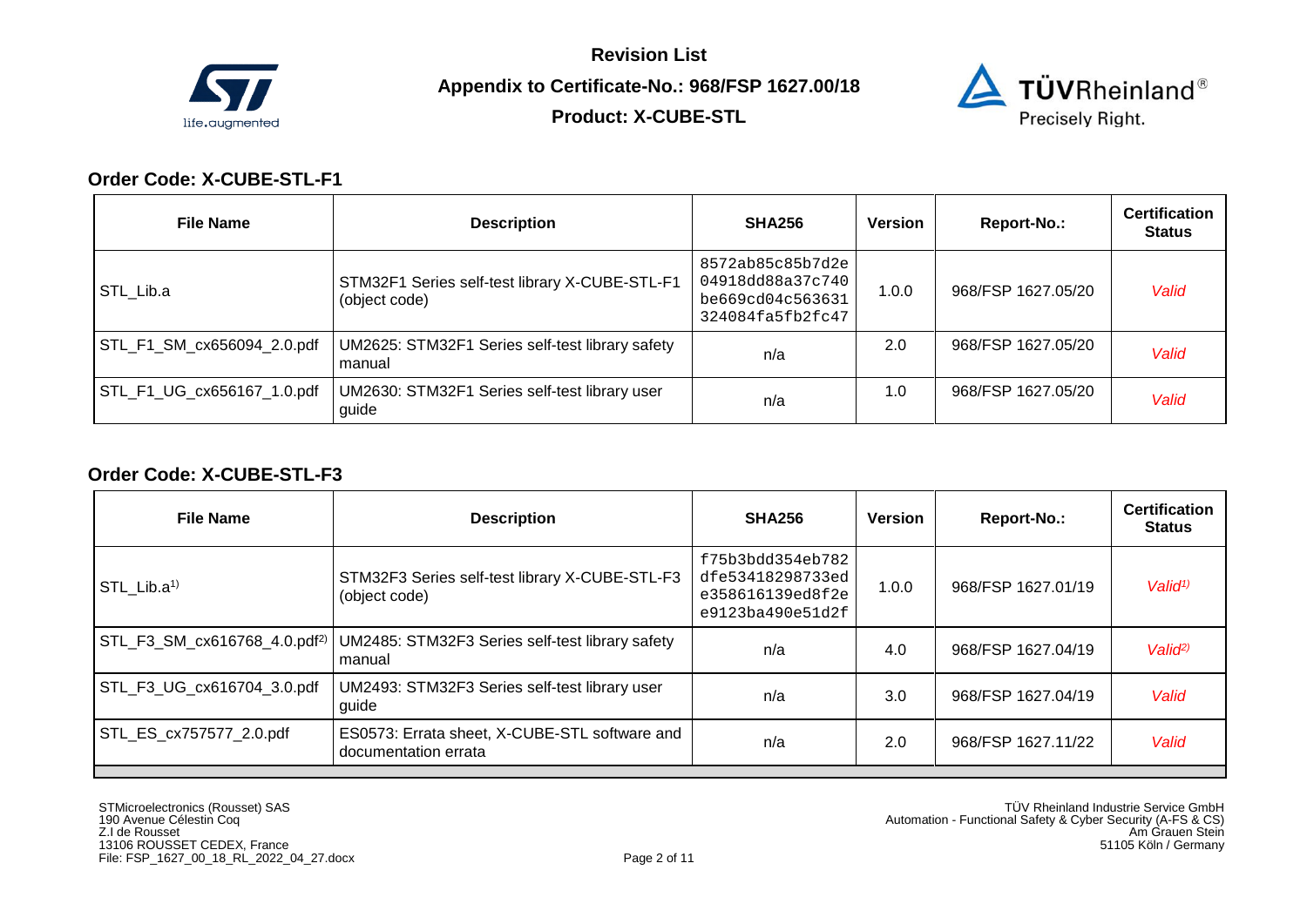

# **Product: X-CUBE-STL**



| <b>File Name</b>           | <b>Description</b>                                        | <b>SHA256</b> | Version         | Report-No.:        | <b>Certification</b><br><b>Status</b> |
|----------------------------|-----------------------------------------------------------|---------------|-----------------|--------------------|---------------------------------------|
| STL_F3_SM_cx616768_5.0.pdf | UM2485: STM32F3 Series self-test library safety<br>manual | n/a           | 5. <sub>C</sub> | 968/FSP 1627.11/22 | Valid                                 |

<sup>1)</sup> Only in connection with and in consideration of the listed errata sheet  $\frac{2}{1}$  It is bigbly recommended to use the latest undated version of the docum

2) It is highly recommended to use the latest updated version of the document, version 5.0

#### **Order Code: X-CUBE-STL-F4**

| <b>File Name</b>           | <b>Description</b>                                                    | <b>SHA256</b>                                                                | <b>Version</b> | Report-No.:        | <b>Certification</b><br><b>Status</b> |
|----------------------------|-----------------------------------------------------------------------|------------------------------------------------------------------------------|----------------|--------------------|---------------------------------------|
| STL Lib.a <sup>1)</sup>    | STM32F4 Series self-test library X-CUBE-STL-F4<br>(object code)       | a79e64a09f9cb23b<br>83b83dcd3598ebed<br>16d6238d6b299a47<br>ee66f4248dd1852f | 1.0.0          | 968/FSP 1627.01/19 | Valid <sup>1</sup>                    |
|                            | UM2490: STM32F4 Series self-test library safety<br>manual             | n/a                                                                          | 5.0            | 968/FSP 1627.04/19 | Valid <sup>2</sup>                    |
| STL_F4_UG_cx616705_3.0.pdf | UM2494: STM32F4 Series self-test library user<br>guide                | n/a                                                                          | 3.0            | 968/FSP 1627.04/19 | Valid                                 |
| STL_ES_cx757577_2.0.pdf    | ES0573: Errata sheet, X-CUBE-STL software and<br>documentation errata | n/a                                                                          | 2.0            | 968/FSP 1627.11/22 | Valid                                 |
|                            |                                                                       |                                                                              |                |                    |                                       |
| STL_F4_SM_cx616769_6.0.pdf | UM2490: STM32F4 Series self-test library safety<br>manual             | n/a                                                                          | 6.0            | 968/FSP 1627.11/22 | Valid                                 |

<sup>1)</sup> Only in connection with and in consideration of the listed errata sheet  $\frac{2}{1}$  It is highly recommended to use the latest updated version of the documents

It is highly recommended to use the latest updated version of the document, version 6.0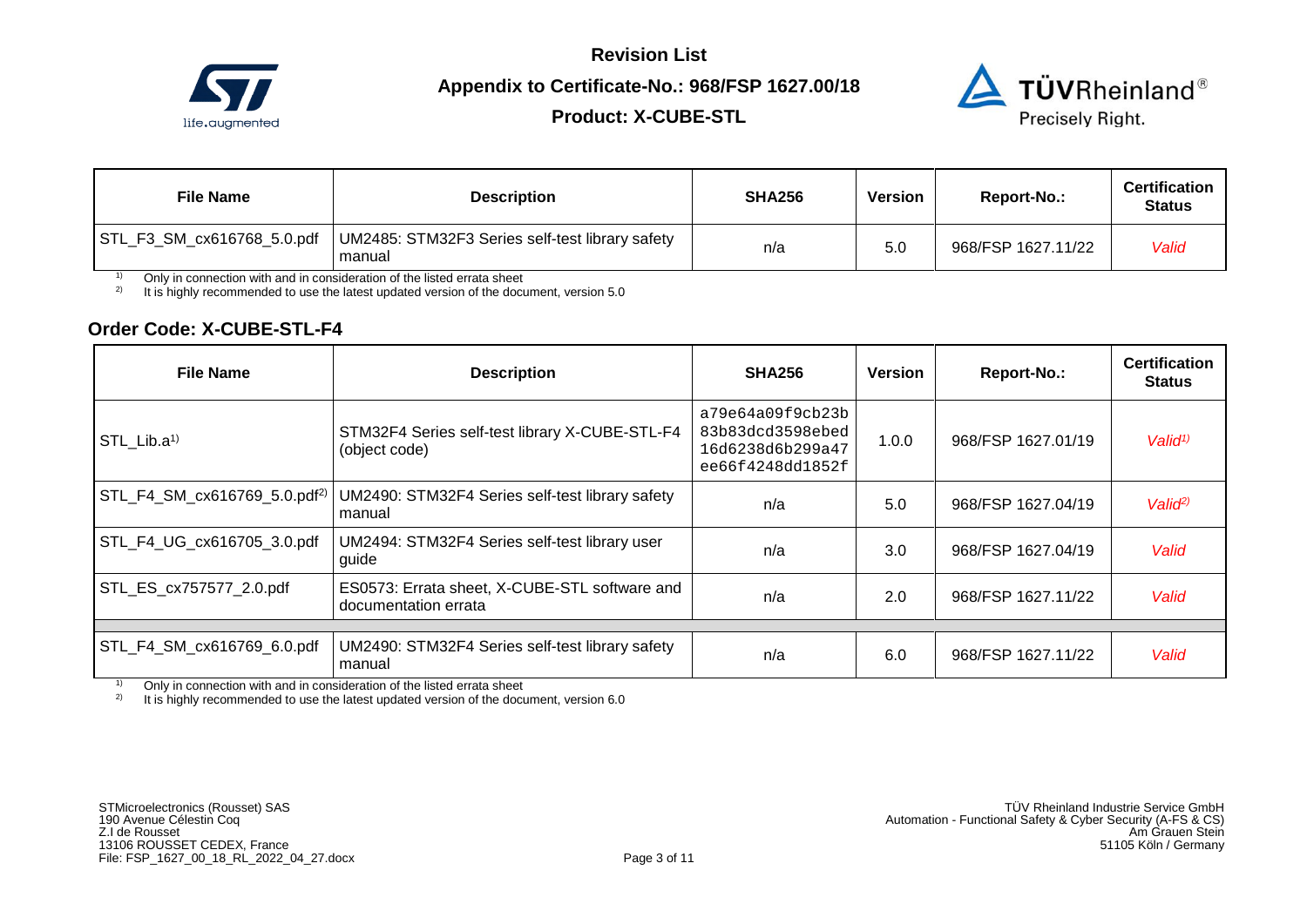

**Product: X-CUBE-STL** 



## **Order Code: X-CUBE-STL-F7**

| <b>File Name</b>                         | <b>Description</b>                                                    | <b>SHA256</b>                                                                | <b>Version</b> | Report-No.:        | <b>Certification</b><br><b>Status</b> |
|------------------------------------------|-----------------------------------------------------------------------|------------------------------------------------------------------------------|----------------|--------------------|---------------------------------------|
| STL_Lib.a <sup>1)</sup>                  | STM32F7 Series self-test library X-CUBE-STL-F7<br>(object code)       | 847e765b5184cc14<br>8c333f5e4be09273<br>064f7dd21ab89e2a<br>d02a71b3387630cf | 1.0.0          | 968/FSP 1627.04/19 | Valid <sup>1</sup>                    |
| STL_F7_SM_cx633351_3.0.pdf <sup>2)</sup> | UM2604: STM32F7 Series self-test library safety<br>manual             | n/a                                                                          | 3.0            | 968/FSP 1627.04/19 | Valid <sup>2)</sup>                   |
| STL_F7_UG_cx630716_4.0.pdf               | UM2589: STM32F7 Series self-test library user<br>guide                | n/a                                                                          | 4.0            | 968/FSP 1627.04/19 | Valid                                 |
| STL_ES_cx757577_2.0.pdf                  | ES0573: Errata sheet, X-CUBE-STL software and<br>documentation errata | n/a                                                                          | 2.0            | 968/FSP 1627.11/22 | Valid                                 |
| STL Lib.a <sup>1)</sup>                  | STM32F7 Series self-test library X-CUBE-STL-F7<br>(object code)       | 540013c2855f7c24<br>57c14ff43c1e3166<br>c295baa642beff76<br>32379668b036a715 | 1.1.0          | 968/FSP 1627.09/21 | Valid <sup>1</sup>                    |
| STL_F7_SM_cx633351_4.0.pdf <sup>2)</sup> | UM2604: STM32F7 Series self-test library safety<br>manual             | n/a                                                                          | 4.0            | 968/FSP 1627.09/21 | Valid <sup>2</sup>                    |
| STL F7 UG cx630716 5.0.pdf               | UM2589: STM32F7 Series self-test library user<br>guide                | n/a                                                                          | 5.0            | 968/FSP 1627.09/21 | Valid                                 |
| STL ES cx757577 2.0.pdf                  | ES0573: Errata sheet, X-CUBE-STL software and<br>documentation errata | n/a                                                                          | 2.0            | 968/FSP 1627.11/22 | Valid                                 |
| STL_F7_SM_cx633351_5.0.pdf               | UM2604: STM32F7 Series self-test library safety<br>manual             | n/a                                                                          | 5.0            | 968/FSP 1627.11/22 | Valid                                 |

<sup>1)</sup> Only in connection with and in consideration of the listed errata sheet  $\frac{2}{1}$  It is highly recommended to use the latest updated version of the docum

It is highly recommended to use the latest updated version of the document, version 5.0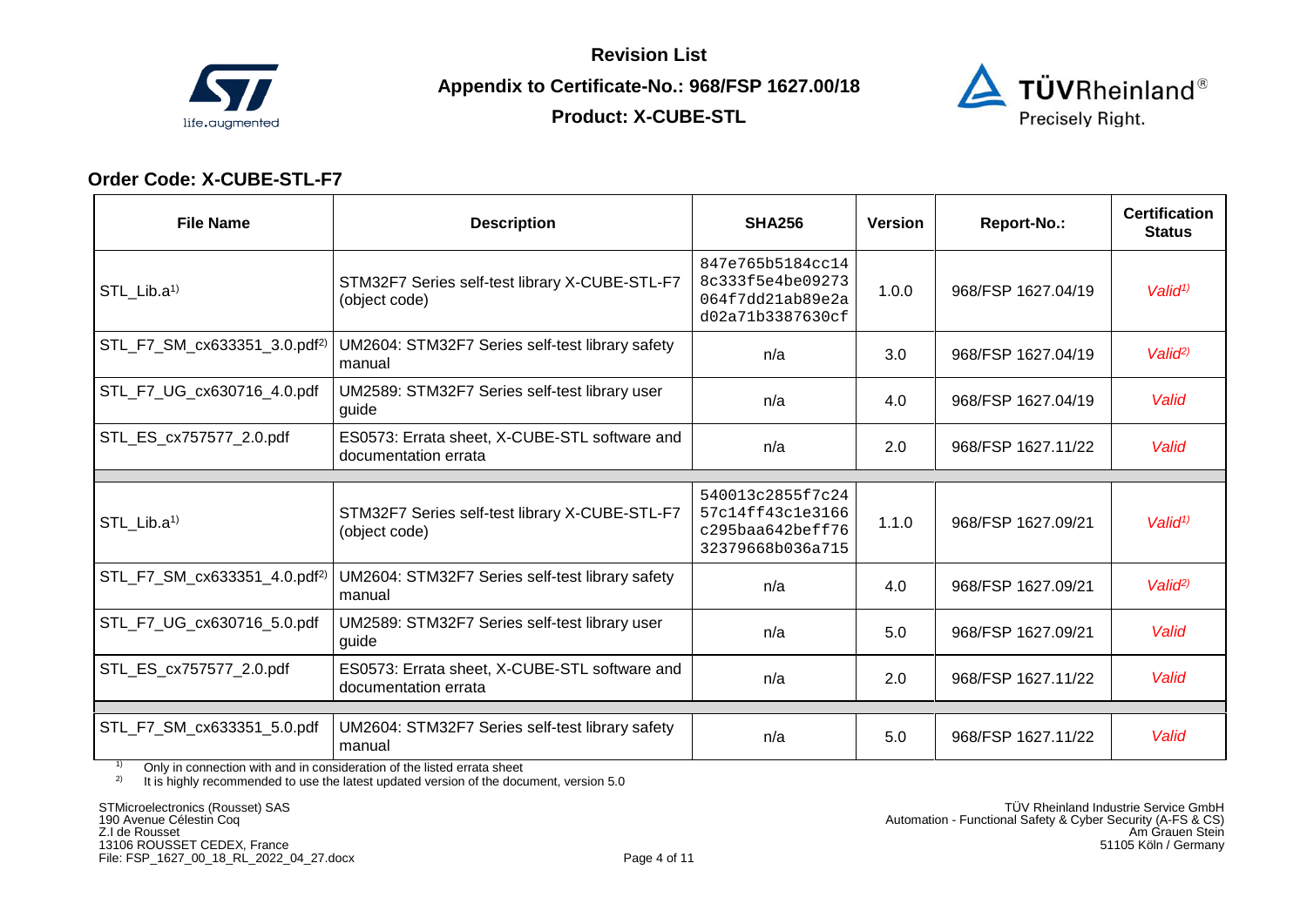

**Product: X-CUBE-STL** 



## **Order Code: X-CUBE-STL-G0**

| <b>File Name</b> | <b>Description</b>                                                                     | <b>SHA256</b>                                                                | Version | Report-No.:        | <b>Certification</b><br><b>Status</b> |
|------------------|----------------------------------------------------------------------------------------|------------------------------------------------------------------------------|---------|--------------------|---------------------------------------|
| STL Lib.a        | STM32G0 Series self-test library X-CUBE-STL-G0<br>(object code)                        | 718440fb566fbaec<br>a6cc0f7202008f8c<br>3d415f0c63605b91<br>6edc900f0d9f3e7a | 1.0.0   | 968/FSP 1627.10/21 | Valid                                 |
|                  | STL_G0_SM_cx626237_4.0.pdf   UM2540: STM32G0 Series self-test library safety<br>manual | n/a                                                                          | 4.0     | 968/FSP 1627.10/21 | Valid                                 |
|                  | STL_G0_UG_cx619359_3.0.pdf   UM2544: STM32G0 Series self-test library user<br>guide    | n/a                                                                          | 3.0     | 968/FSP 1627.10/21 | Valid                                 |

#### **Order Code: X-CUBE-STL-G4**

| <b>File Name</b>                         | <b>Description</b>                                                    | <b>SHA256</b>                                                                | <b>Version</b> | Report-No.:        | <b>Certification</b><br><b>Status</b> |
|------------------------------------------|-----------------------------------------------------------------------|------------------------------------------------------------------------------|----------------|--------------------|---------------------------------------|
| STL Lib.a <sup><math>1</math></sup>      | STM32G4 Series self-test library<br>X-CUBE-STL-G4 (object code)       | 711e6528eb35f943<br>36aa16ea923052b1<br>05a7ed006d49359d<br>d391e48b5ab6e694 | 1.0.0          | 968/FSP 1627.10/21 | Valid <sup>1</sup>                    |
| STL_G4_SM_cx641301_2.0.pdf <sup>2)</sup> | UM2539: STM32G4 Series self-test library safety<br>manual             | n/a                                                                          | 2.0            | 968/FSP 1627.10/21 | Valid <sup>2</sup>                    |
| STL_G4_UG_cx640151_3.0.pdf               | UM2590: STM32G4 Series self-test library user<br>guide                | n/a                                                                          | 3.0            | 968/FSP 1627.10/21 | Valid                                 |
| STL_ES_cx757577_2.0.pdf                  | ES0573: Errata sheet, X-CUBE-STL software<br>and documentation errata | n/a                                                                          | 2.0            | 968/FSP 1627.11/22 | Valid                                 |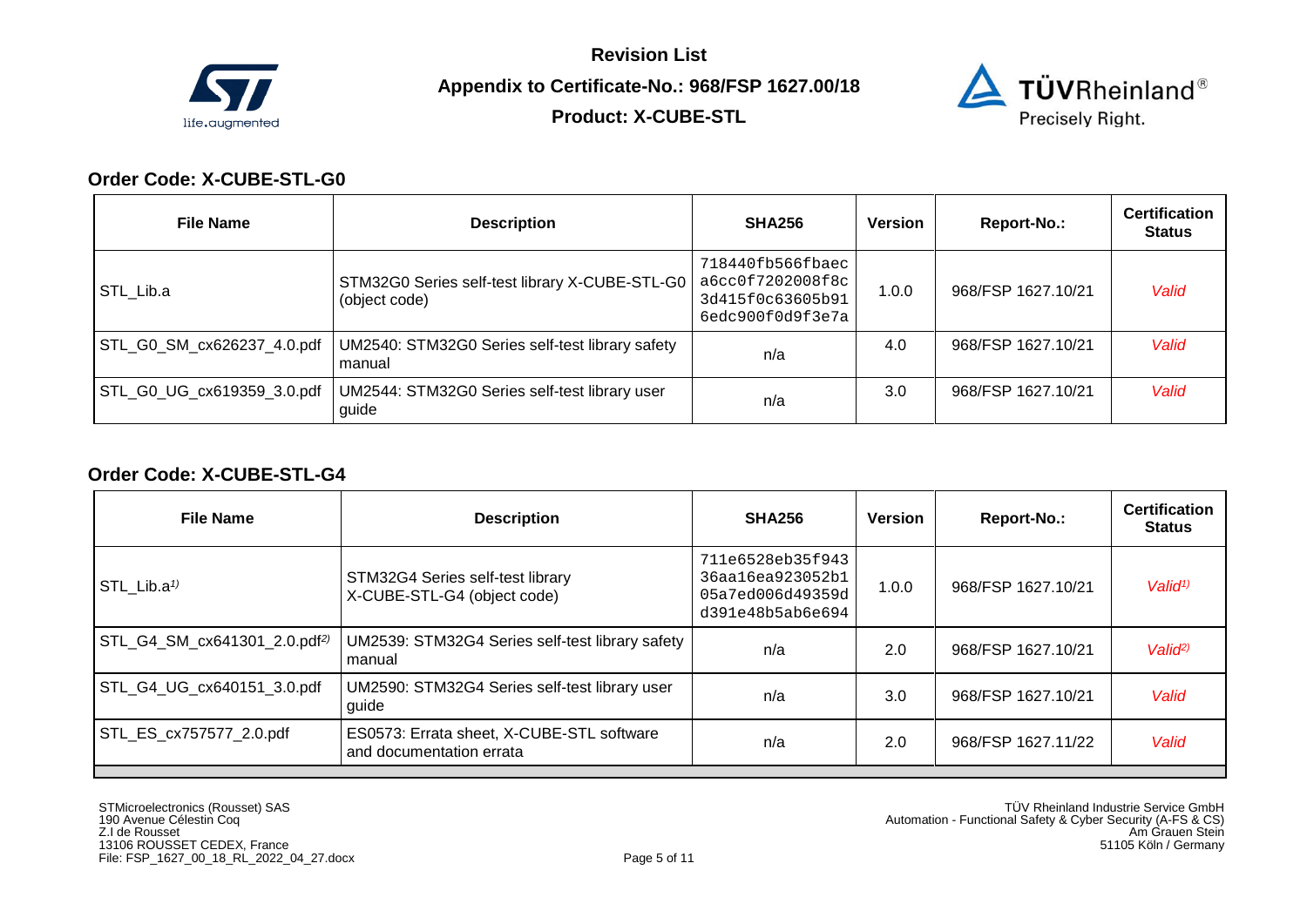

**Product: X-CUBE-STL** 



| <b>File Name</b>           | <b>Description</b>                                        | <b>SHA256</b> | <b>Version</b> | Report-No.:        | <b>Certification</b><br><b>Status</b> |
|----------------------------|-----------------------------------------------------------|---------------|----------------|--------------------|---------------------------------------|
| STL_G4_SM_cx641301_3.0.pdf | UM2539: STM32G4 Series self-test library safety<br>manual | n/a           | 3.0            | 968/FSP 1627.11/22 | Valid                                 |

<sup>1)</sup> Only in connection with and in consideration of the listed errata sheet  $\frac{2}{1}$  It is highly recommended to use the latest undated version of the docum

2) It is highly recommended to use the latest updated version of the document, version 3.0

#### **Order Code: X-CUBE-STL-H7**

| <b>File Name</b>                         | <b>Description</b>                                                    | <b>SHA256</b>                                                                | <b>Version</b> | Report-No.:        | <b>Certification</b><br><b>Status</b> |
|------------------------------------------|-----------------------------------------------------------------------|------------------------------------------------------------------------------|----------------|--------------------|---------------------------------------|
| STL Lib.a <sup><math>1</math></sup>      | STM32H7 Series self-test library X-CUBE-STL-<br>H7 (object code)      | 747260a0d9df8985<br>ba08eac75dc4457c<br>785d14a281fd2159<br>cdc28c80c89aa1b0 | 1.0.0          | 968/FSP 1627.04/19 | Valid <sup>1</sup>                    |
| STL_H7_SM_cx633352_2.0.pdf <sup>2)</sup> | UM2599: STM32H7 Series self-test library safety<br>manual             | n/a                                                                          | 2.0            | 968/FSP 1627.04/19 | Valio <sup>(2)</sup>                  |
| STL_H7_UG_cx638680_3.0.pdf               | UM2601: STM32H7 Series self-test library user<br>guide                | n/a                                                                          | 3.0            | 968/FSP 1627.04/19 | Valid                                 |
| STL_ES_cx757577_2.0.pdf                  | ES0573: Errata sheet, X-CUBE-STL software<br>and documentation errata | n/a                                                                          | 2.0            | 968/FSP 1627.11/22 | Valid                                 |
|                                          |                                                                       |                                                                              |                |                    |                                       |
| STL_Lib_product_x1.a <sup>1)</sup>       | STM32H7 Series self-test library X-CUBE-STL-<br>H7 (object code)      | 4eafb3b8418ae001<br>90a334a72bce1fd3<br>7b83f3e3e044a999<br>e56075e5b48461d1 | 1.1.0          | 968/FSP 1627.09/21 | Valid <sup>1</sup>                    |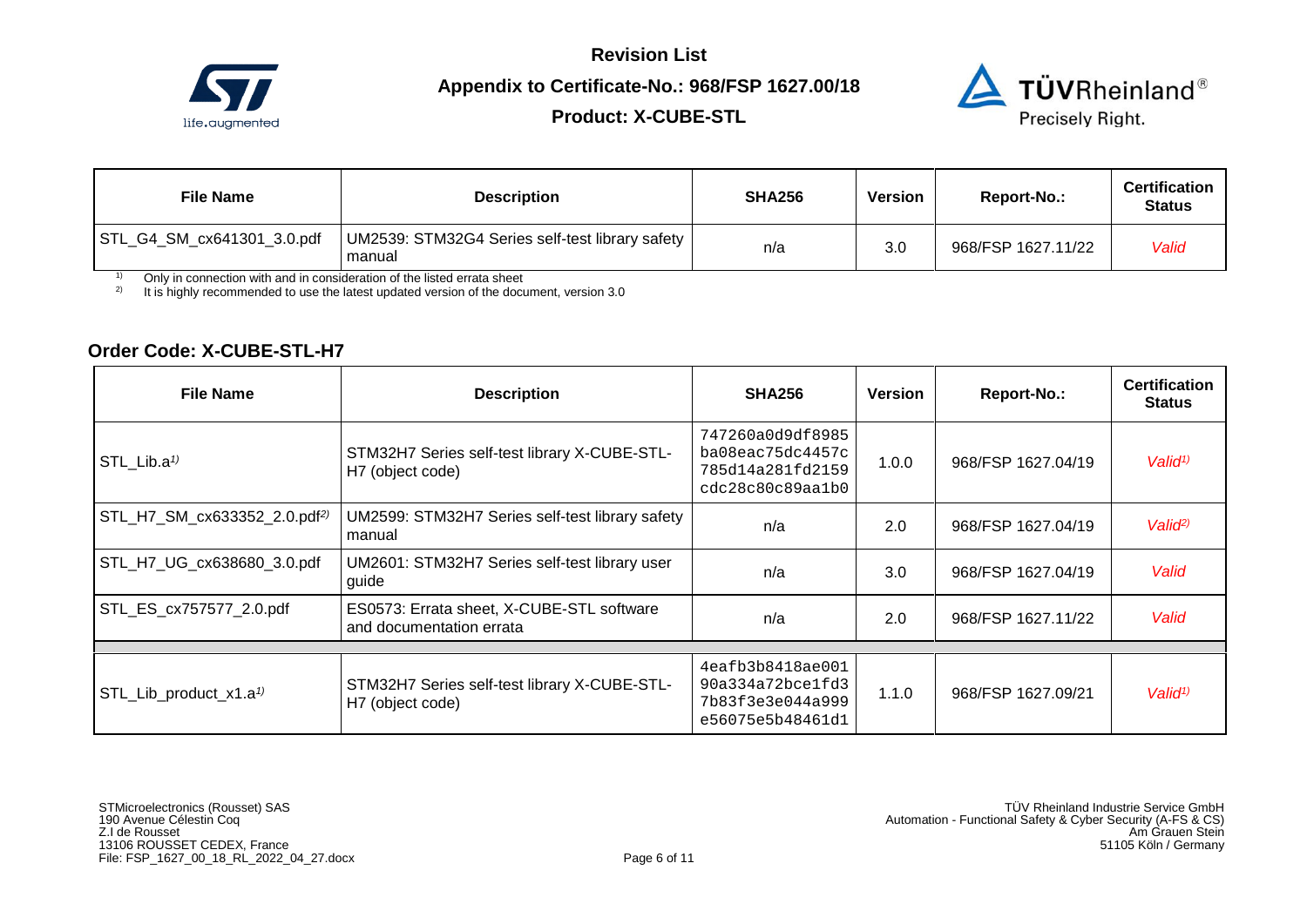

# **Product: X-CUBE-STL**



| <b>File Name</b>                                                                                                                                                                                                                                                                               | <b>Description</b>                                                    | <b>SHA256</b>                                                                | Version | Report-No.:        | <b>Certification</b><br><b>Status</b> |
|------------------------------------------------------------------------------------------------------------------------------------------------------------------------------------------------------------------------------------------------------------------------------------------------|-----------------------------------------------------------------------|------------------------------------------------------------------------------|---------|--------------------|---------------------------------------|
| STL_Lib_product_x2.a <sup>1)</sup>                                                                                                                                                                                                                                                             | STM32H7 Series self-test library X-CUBE-STL-<br>H7 (object code)      | 44dd2d6acdd5a2bc<br>962c682880fcbae4<br>3f98324d7fe12c68<br>1666f7f0cd117e85 | 1.1.0   | 968/FSP 1627.09/21 | Valid <sup>1</sup>                    |
| STL_H7_SM_cx633352_3.0.pdf <sup>2)</sup>                                                                                                                                                                                                                                                       | UM2599: STM32H7 Series self-test library safety<br>manual             | n/a                                                                          | 3.0     | 968/FSP 1627.09/21 | Valid <sup>2</sup>                    |
| STL_H7_UG_cx638680_6.0.pdf                                                                                                                                                                                                                                                                     | UM2601: STM32H7 Series self-test library user<br>guide                | n/a                                                                          | 6.0     | 968/FSP 1627.09/21 | Valid                                 |
| STL ES cx757577 2.0.pdf                                                                                                                                                                                                                                                                        | ES0573: Errata sheet, X-CUBE-STL software<br>and documentation errata | n/a                                                                          | 2.0     | 968/FSP 1627.11/22 | Valid                                 |
|                                                                                                                                                                                                                                                                                                |                                                                       |                                                                              |         |                    |                                       |
| STL_H7_SM_cx633352_4.0.pdf<br>$\sim$ $\sim$ $\sim$ $\sim$<br>$\mathbf{r}$ , and the state of the state of the state of the state of the state of the state of the state of the state of the state of the state of the state of the state of the state of the state of the state of the state o | UM2599: STM32H7 Series self-test library safety<br>manual             | n/a                                                                          | 4.0     | 968/FSP 1627.11/22 | Valid                                 |

 $1$ <sup>1)</sup> Only in connection with and in consideration of the listed errata sheet

<sup>2)</sup> It is highly recommended to use the latest updated version of the document, version 4.0

## **Order Code: X-CUBE-STL-L0**

| <b>File Name</b>           | <b>Description</b>                                              | <b>SHA256</b>                                                                | Version | Report-No.:        | <b>Certification</b><br><b>Status</b> |
|----------------------------|-----------------------------------------------------------------|------------------------------------------------------------------------------|---------|--------------------|---------------------------------------|
| STL Lib.a                  | STM32L0 Series self-test library X-CUBE-STL-L0<br>(object code) | 93c281010d0bfb63<br>749714edfc62f106<br>b0271b452e8e7e2f<br>fec559d2e230cdab | 1.0.0   | 968/FSP 1627.05/20 | Valid                                 |
| STL L0 SM cx650006 2.0.pdf | UM2624: STM32L0 Series self-test library safety<br>manual       | n/a                                                                          | 2.0     | 968/FSP 1627.05/20 | Valid                                 |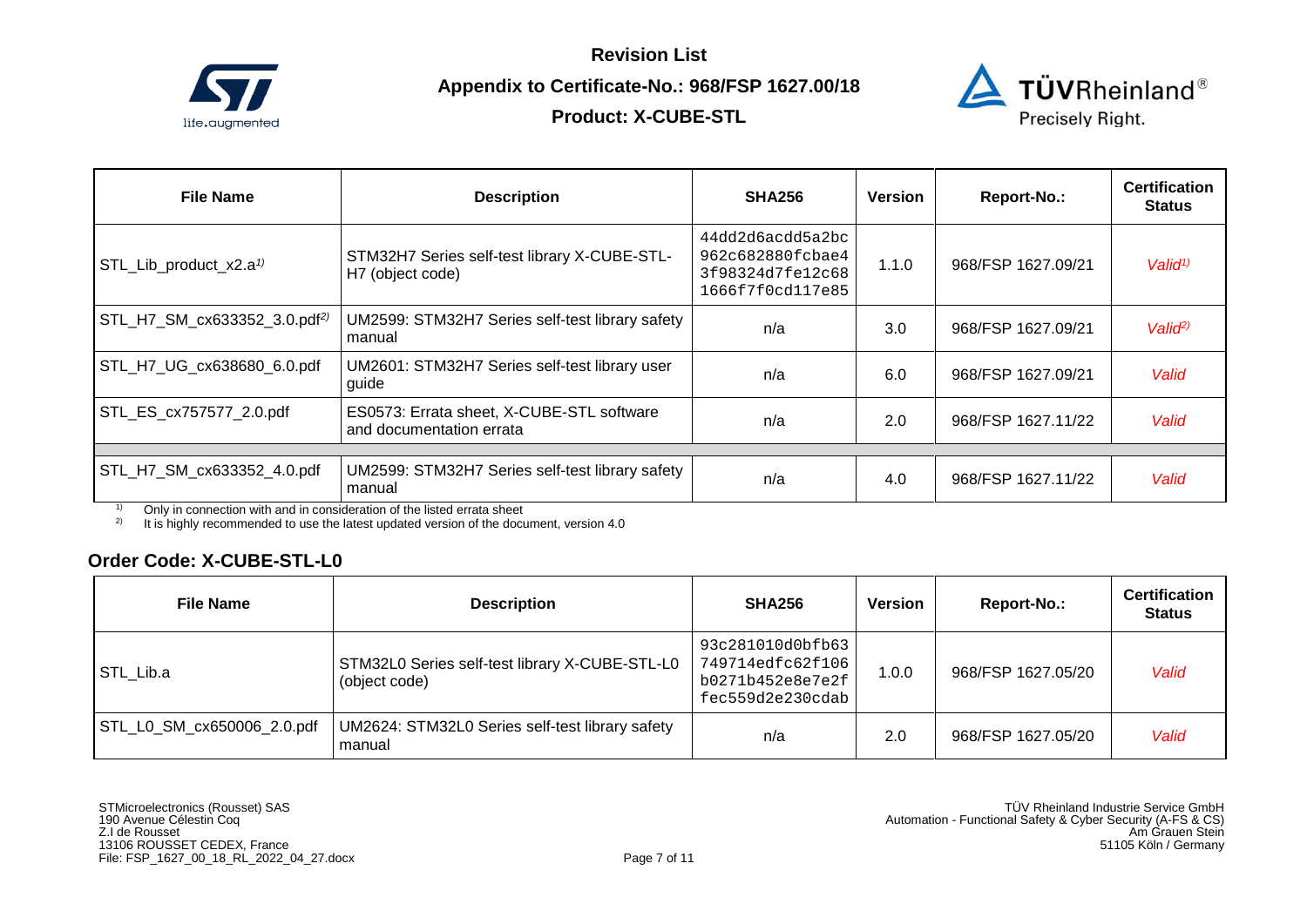

**Product: X-CUBE-STL** 



| <b>File Name</b>           | <b>Description</b>                                     | <b>SHA256</b> | Version | Report-No.:        | <b>Certification</b><br><b>Status</b> |
|----------------------------|--------------------------------------------------------|---------------|---------|--------------------|---------------------------------------|
| STL_L0_UG_cx650008_1.0.pdf | UM2627: STM32L0 Series self-test library user<br>quide | n/a           | .0      | 968/FSP 1627.05/20 | Valid                                 |

### **Order Code: X-CUBE-STL-L4**

| <b>File Name</b>                         | <b>Description</b>                                                          | <b>SHA256</b>                                                                | <b>Version</b> | Report-No.:        | <b>Certification</b><br><b>Status</b> |  |
|------------------------------------------|-----------------------------------------------------------------------------|------------------------------------------------------------------------------|----------------|--------------------|---------------------------------------|--|
| STL Lib.a <sup><math>1</math></sup>      | STM32L4 / STM32L4+ Series self-test library X-<br>CUBE-STL-L4 (object code) | 584e2d7c0bb652bf<br>e6c697cec93a0e60<br>f3faac948dcc59d0<br>62299a38bad17fc0 | 1.0.0          | 968/FSP 1627.01/19 | Valid <sup>1)</sup>                   |  |
| STL_L4_SM_cx609803_6.0.pdf <sup>2)</sup> | UM2475: STM32L4 / STM32L4+ Series self-test<br>library safety manual        | n/a                                                                          | 6.0            | 968/FSP 1627.04/19 | Valid <sup>2</sup>                    |  |
| STL_L4_UG_cx609806_5.0.pdf               | UM2474: STM32L4 / STM32L4+ Series self-test<br>library user guide           | n/a                                                                          | 5.0            | 968/FSP 1627.07/20 | Valid                                 |  |
| STL_ES_cx757577_2.0.pdf                  | ES0573: Errata sheet, X-CUBE-STL software and<br>documentation errata       | n/a                                                                          | 2.0            | 968/FSP 1627.11/22 | Valid                                 |  |
|                                          |                                                                             |                                                                              |                |                    |                                       |  |
| STL_L4_SM_cx609803_7.0.pdf               | UM2475: STM32L4 / STM32L4+ Series self-test<br>library safety manual        | n/a                                                                          | 7.0            | 968/FSP 1627.11/22 | Valid                                 |  |

 $1)$  Only in connection with and in consideration of the listed errata sheet

<sup>2)</sup> It is highly recommended to use the latest updated version of the document, version 7.0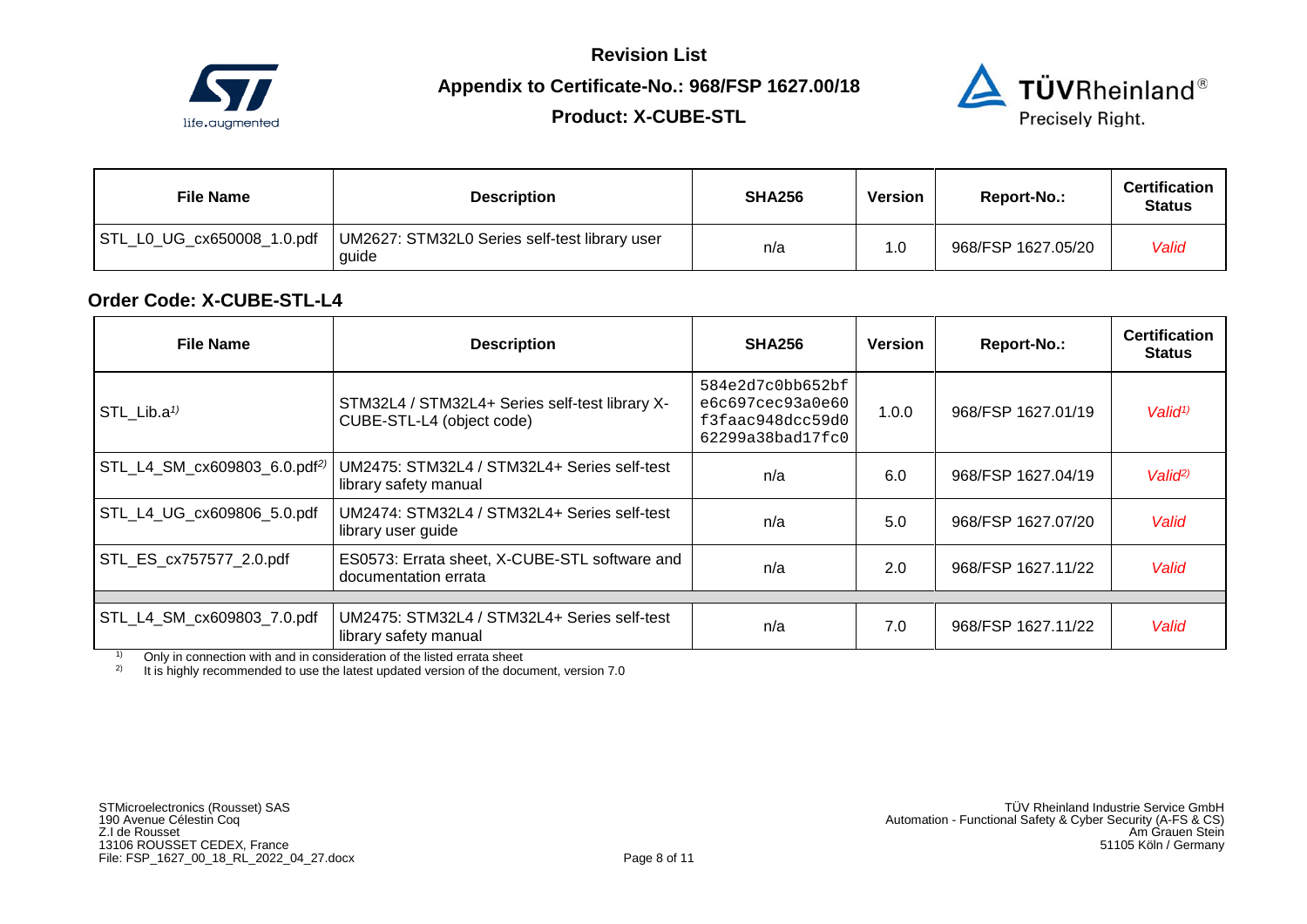

**Product: X-CUBE-STL** 



## **Order Code: X-CUBE-STL-L5**

| <b>File Name</b>                         | <b>Description</b>                                                    | <b>SHA256</b>                                                                | Version | Report-No.:        | <b>Certification</b><br><b>Status</b> |
|------------------------------------------|-----------------------------------------------------------------------|------------------------------------------------------------------------------|---------|--------------------|---------------------------------------|
| $STL$ Lib.a <sup>1)</sup>                | STM32L5 Series self-test library X-CUBE-STL-L5<br>(object code)       | f5ff0c358ad0b27d<br>0a32424a4763f0c4<br>6af9cf6b91bcde2e<br>9e5d683a3b16bd24 | 1.0.0   | 968/FSP 1627.09/21 | Valid <sup>1)</sup>                   |
| STL_L5_SM_cx682428_1.0.pdf <sup>2)</sup> | UM2768: STM32L5 Series self-test library safety<br>manual             | n/a                                                                          | 1.0     | 968/FSP 1627.09/21 | Valid <sup>2</sup>                    |
| STL_L5_UG_cx672441_1.0.pdf               | UM2769: STM32L5 Series self-test library user<br>guide                | n/a                                                                          | 1.0     | 968/FSP 1627.09/21 | Valid                                 |
| STL_ES_cx757577_2.0.pdf                  | ES0573: Errata sheet, X-CUBE-STL software and<br>documentation errata | n/a                                                                          | 2.0     | 968/FSP 1627.11/22 | Valid                                 |
|                                          |                                                                       |                                                                              |         |                    |                                       |
| STL_L5_SM_cx682428_2.0.pdf               | UM2768: STM32L5 Series self-test library safety<br>manual             | n/a                                                                          | 2.0     | 968/FSP 1627.11/22 | Valid                                 |

<sup>1)</sup> Only in connection with and in consideration of the listed errata sheet  $\frac{2}{1}$  It is highly recommended to use the latest undated version of the docum

2) It is highly recommended to use the latest updated version of the document, version 2.0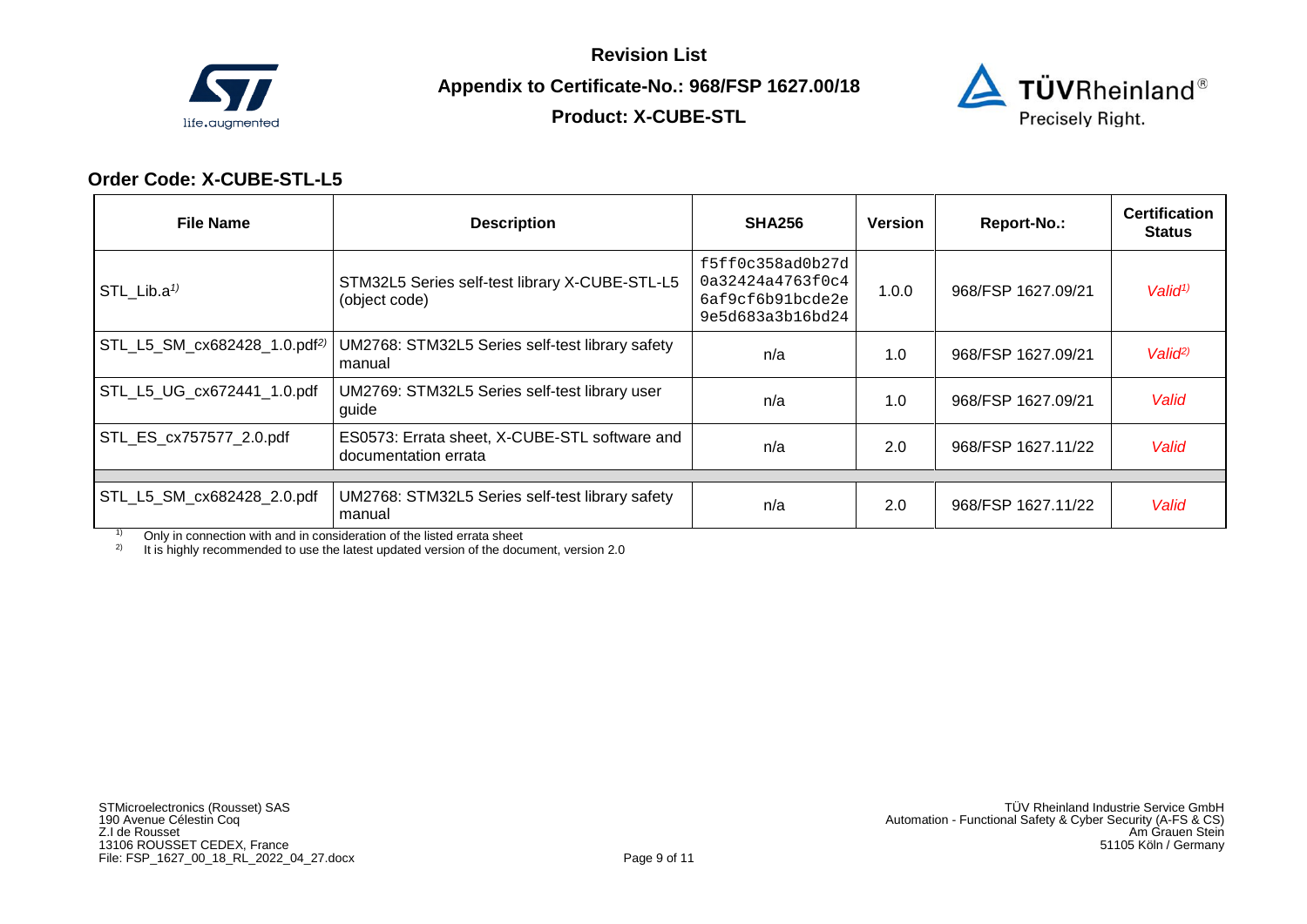

**Product: X-CUBE-STL** 



## **Order Code: X-CUBE-STL-U5**

| <b>File Name</b>                    | <b>Description</b>                                                    | <b>SHA256</b>                                                                | Version | Report-No.:        | <b>Certification</b><br><b>Status</b> |
|-------------------------------------|-----------------------------------------------------------------------|------------------------------------------------------------------------------|---------|--------------------|---------------------------------------|
| STL Lib.a <sup><math>1</math></sup> | STM32U5 Series self-test library X-CUBE-STL-U5<br>(object code)       | 42212fbc720448c0<br>1666ac0141bcf0f7<br>a08e365f49c36dba<br>dda29d4afd4afe7c | 1.0.0   | 968/FSP 1627.12/22 | Valid <sup>1</sup>                    |
| STL_U5_SM_cx743664_1.0.pdf          | UM2924: STM32U5 Series self-test library safety<br>l manual           | n/a                                                                          | 1.0     | 968/FSP 1627.12/22 | Valid                                 |
| STL_U5_UG_cx726007_1.0.pdf          | UM2893: STM32U5 Series self-test library user<br>guide                | n/a                                                                          | 1.0     | 968/FSP 1627.12/22 | Valid                                 |
| STL_ES_cx757577_2.0.pdf             | ES0573: Errata sheet, X-CUBE-STL software and<br>documentation errata | n/a                                                                          | 2.0     | 968/FSP 1627.12/22 | Valid                                 |

 $1)$  Only in connection with and in consideration of the listed errata sheet